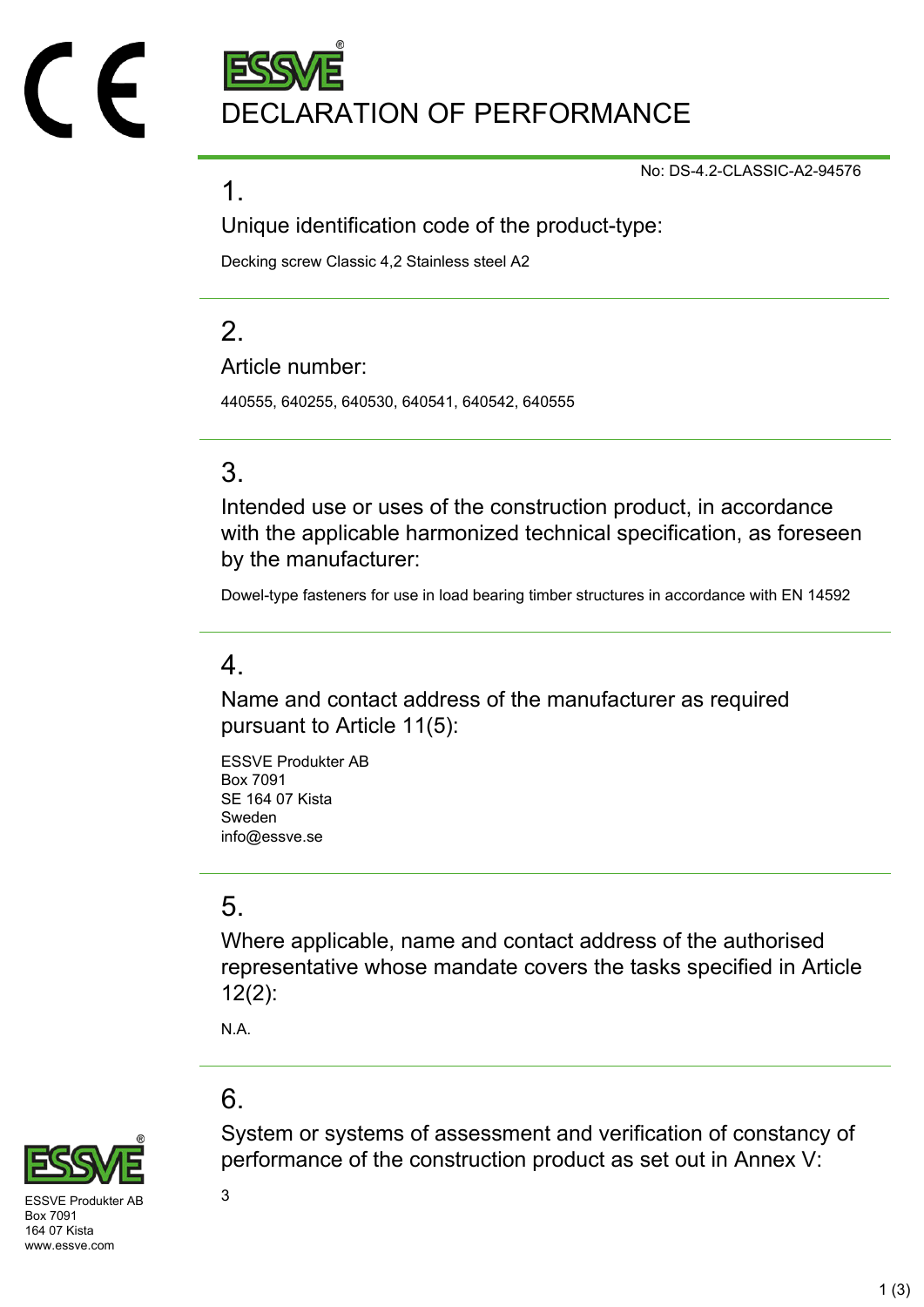

No: DS-4.2-CLASSIC-A2-94576

#### 7.

In case of the declaration of performance concerning a construction product covered by a harmonised standard:

1015 performed: Initial Type Testing (ITT) under system:3 and issued:Test report

#### 8.

In case of the declaration of performance concerning a construction product for which a European Technical Assessment has been issued:

N.A. issued: in the basis of: performed: under system: and issued:

## 9.

Declared performance:

| <b>Essential characteristics</b>                                              | Performance                            | Harmonised technical specification |
|-------------------------------------------------------------------------------|----------------------------------------|------------------------------------|
| $M_{v k}$ [Nmm]                                                               | 1900                                   | EN 14592:2008+A1:2012              |
| $f_{\text{ax k}}$ [N/mm <sup>2</sup> ] for $\rho_k$ = 350 kg/m <sup>3</sup>   | 11                                     | EN 14592:2008+A1:2012              |
| $f_{\text{head},k}$ [N/mm <sup>2</sup> ] for $\rho_k$ = 350 kg/m <sup>3</sup> | 30.1                                   | EN 14592:2008+A1:2012              |
| $f_{\text{tens }k}$ [kN]                                                      | 3.6                                    | EN 14592:2008+A1:2012              |
| $f_{\text{tor.}k}$ [Nm] / $R_{\text{tor.}k}$ [Nm] $\geq 1.5$                  | 2,5 ( $\rho$ = 450 kg/m <sup>3</sup> ) | EN 14592:2008+A1:2012              |
| Durability (i.e. corrosion protection)                                        | Service class 3 acc. to EN 1995-1-1    | EN 14592:2008+A1:2012              |



Box 7091 164 07 Kista www.essve.com